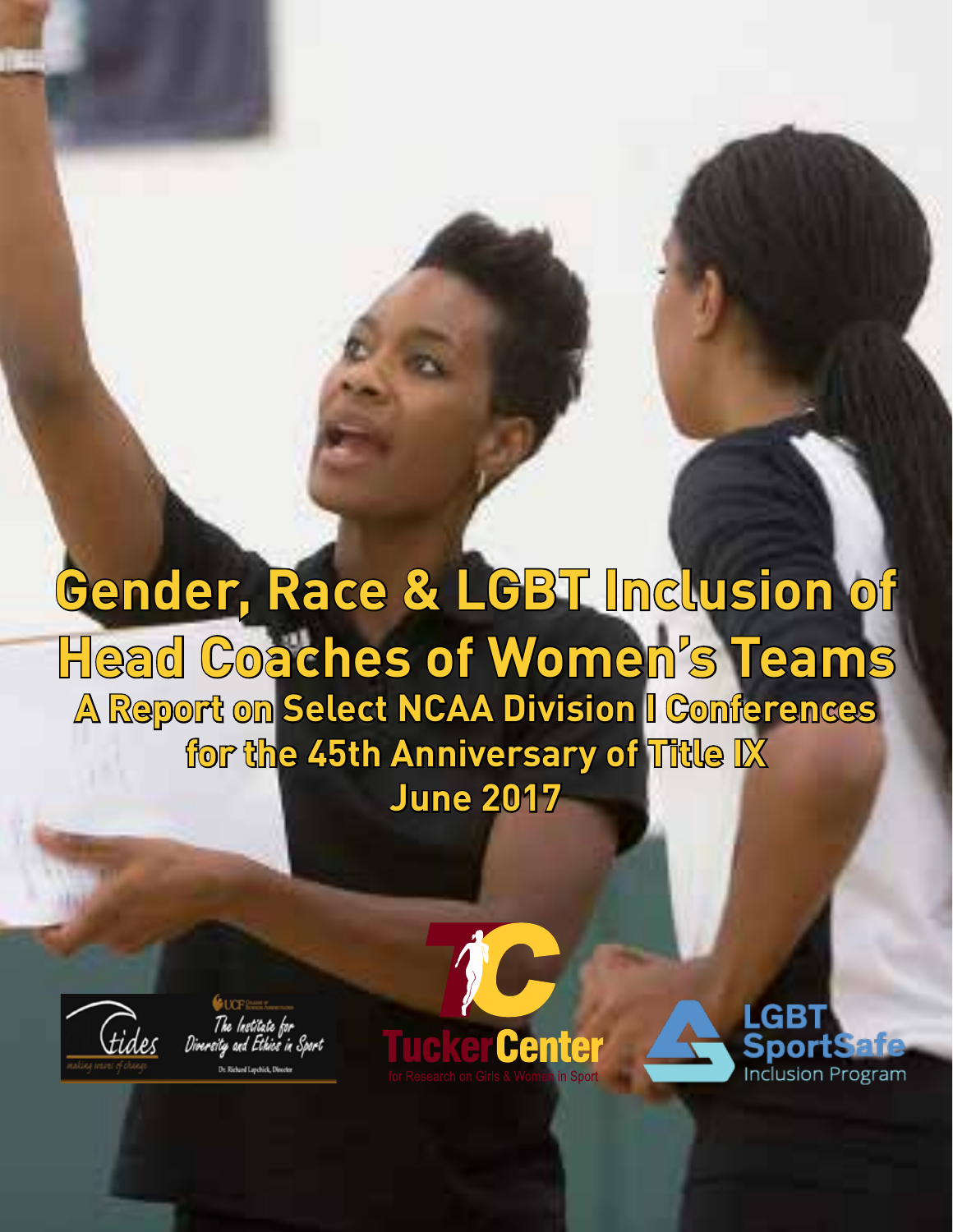

**www.tuckercenter. org Twitter: @TuckerCenter facebook.com/TuckerCenter**





**www.tidesport.org www.lgbtsportsafe.com Twitter: @LGBTSportSafe facebook.com/LGBTSportSafe**

This report was prepared by Nevin Caple, Co-Founder, LGBT SportSafe [nevin@lgbtsportsafe.com]; Richard Lapchick, Ph.D., Director, Institute for Diversity and Ethics in Sport [rlapchick@ucf.edu] and Nicole M. LaVoi, Ph.D., Co-Director, the Tucker Center for Research on Girls & Women in Sport (nmlavoi@umn.edu).

#### **Acknowledgements**

Thank you to the following individuals for their role in producing this report: Anna Baeth and Matea Wasend (Tucker Center, UMN); Todd Currie and Destini Orr (TIDES, UCF); Eric Lueshen and Colleen McCaffrey (LGBT SportSafe)

Design by Nance Longley and Matea Wasend, University of Minnesota. Photos courtesy of University of Minnesota Gopher Athletics and the Alliance of Women Coaches. Cover photo: Rashinda Reed, Assistant Volleyball Coach, Illinois University.

Preferred citation: Caple, N., Lapchick, R., LaVoi, N. M. (2017, June). Gender, race, and LGBT inclusion of head coaches of women's collegiate teams: A special collaborative report on select NCAA Division I conferences for the 45th anniversary of Title IX.

The report can be downloaded free of charge at www.TuckerCenter.org [Research tab]; LGBT SportsSafe at lgbtsportsafe.com; and the Institute for Diversity and Ethics in Sport at www.tidesport.org.

© 2017 Regents of the University of Minnesota. All rights reserved. The University of Minnesota is an equal opportunity educator and employer. Opinions expressed herein belong entirely to the authors and do not necessarily represent viewpoints of the Regents of the University of Minnesota.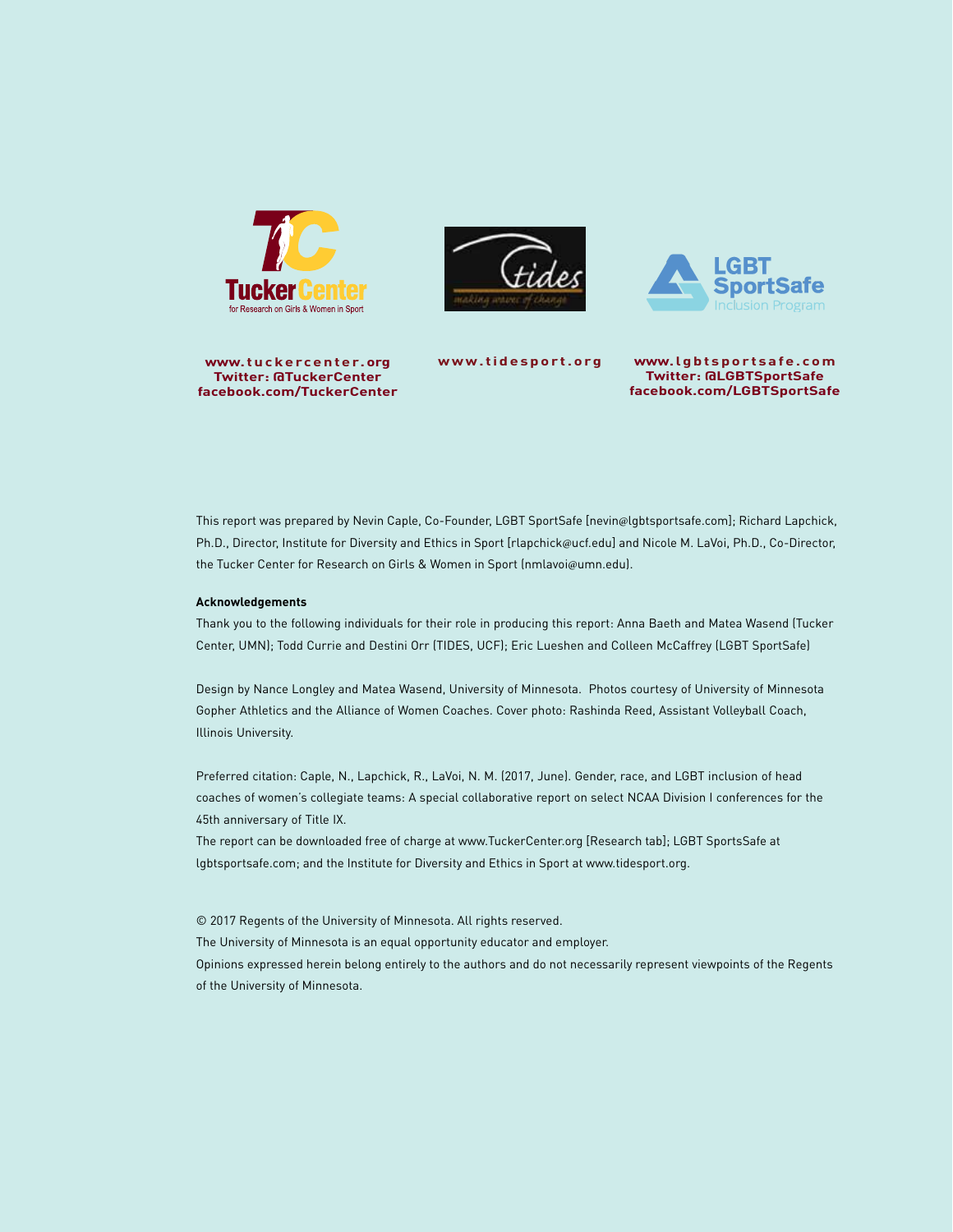## Gender, Race and LGBT Inclusion of Head Coaches of Women's Teams

## **A SPECIAL COLLABORATIVE REPORT ON SELECT NCAA D-I CONFERENCES FOR THE 45TH ANNIVERSARY OF TITLE IX JUNE 2017**

#### **EXECUTIVE SUMMARY**

his special report, produced for the 45th anniversary of Title IX, is a partnership<br>between LGBT SportSafe, The Institute for Diversity and Ethics in Sport (TIDES)<br>University of Central Florida, and the Tucker Center for R between LGBT SportSafe, The Institute for Diversity and Ethics in Sport (TIDES) at the University of Central Florida, and the Tucker Center for Research on Girls & Women in Sport at the University of Minnesota.

#### **WHAT AND WHO COMPRISE THE REPORT**

Race and gender data for head coaches of women's teams was collected for eight select NCAA Division I conferences including: American Athletic Conference (AAC), Atlantic Coast Conference (ACC), Big 12, Big East, Big Ten, the Ivy League, Pacific-12 (Pac-12), and Southeastern Conference (SEC). The eight conferences selected for this study were chosen to include the "Power 5" (ACC, Big 12, Big Ten, Pac-12, SEC). The AAC was included because of its potential to be a viable addition to the "Power 5" to create a "Power 6." Finally, the Big East and the Ivy League, which both have female commissioners, were included to examine whether or not having a woman as a commissioner influenced inclusion efforts. Appendix A summarizes the distribution of schools by conference for 2016-17. Conferences were assigned a grade for race and a separate grade for gender, and recognition was included for LGBT inclusion practices at the institutional and conference level.

#### **KEY FINDINGS**

#### **RACIAL COMPOSITION OF HEAD COACHES OF WOMEN'S TEAMS**

The Institute for Diversity and Ethics in Sport (TIDES) found that overall, 87.96 percent of head coaches across all eight conferences examined were white, with just over 12 percent being coaches of color. More specifically, 6.9 percent of all head coaches in this dataset were African-American, 2.8 percent were Latino, 2.2 percent were Asian and less than 1 percent were Hawaiian/Pacific Islander. Four of the eight conferences earned an F, three earned Cs and only the AAC got a B with 18.2 percent of the women's teams led by coaches of color. The overall grade for all the conferences combined was a D+. In the last 25 years there have been more than one hundred Racial and Gender Report Cards issued. There were no overall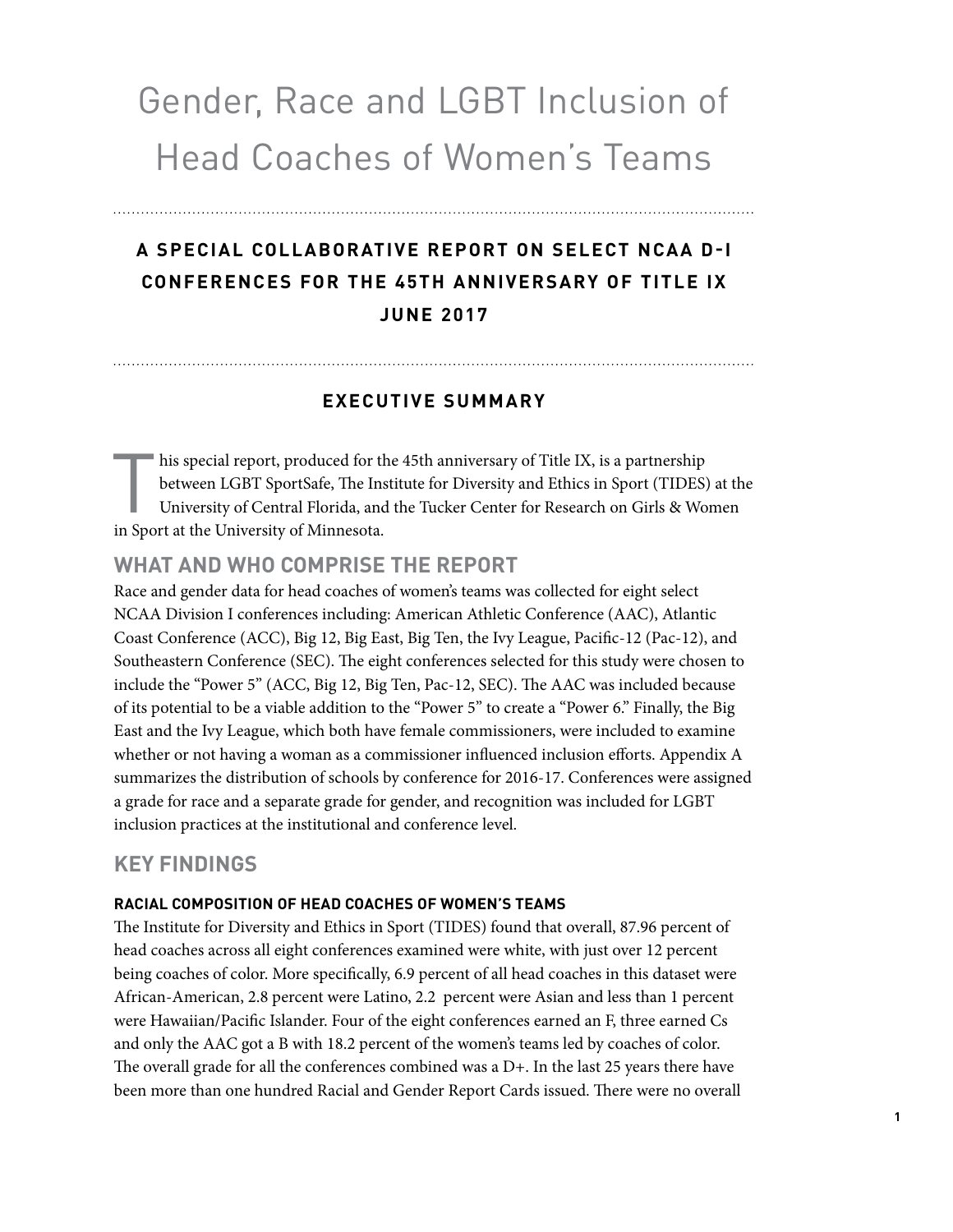Fs issued and only 2 D+s. No D+ has been issued since 2000. That puts several of these conferences in very bad company and in a previous era.

A previous TIDES study of a broader array of Division I schools found that 15.5 percent of head coaches of women's teams were people of color, suggesting that the eight conferences in this report are hiring fewer coaches of color for women's teams than the overall trend for Division I. No conference earned higher than a B on the TIDES grade scale. Nine schools earned As or A+s, but 27 of the 94 schools examined had no coaches of color leading their women's teams. Given that the most recent U.S. census calculates people of color and minorities to make up close to 35 percent of the overall population, these findings point to a need for more inclusive and diverse racial hiring practices in college sport if leadership is to be reflective of the student-athlete population and the general population of the United States.

#### **GENDER COMPOSITION OF HEAD COACHES OF WOMEN'S TEAMS**

The majority of head coaches of women's teams in the eight Division I conferences examined were male (56.9 percent), and females remained under-represented (43.1 percent) which resulted in a C grade. The Ivy League had the highest percentage (55 percent) of women head coaches, and is the *first and only* conference to date to earn a B in the five years of the *Women in College Coaching Report Card;* the remainder of the conferences earned Cs and Ds. The Big 12 had the lowest percentage (32 percent) of female head coaches of women's teams. The data in this report is slightly higher yet consistent with past reports, which have found that the percentage of female head coaches of women's teams hovers around 40 percent (±2-3 percent). Overall, this data reflects the ongoing stagnation of women in college coaching; over five years of tracking the data, the Tucker Center has documented that the percentage of female coaches of women's teams at the NCAA Division I level has not increased (or decreased) in any statistically significant way.

#### **LGBT INCLUSION OF HEAD COACHES OF WOMEN'S TEAMS**

Since June 2016, LGBT SportSafe has been evaluating institutions' inclusive programming, policies and public awareness initiatives. Across four of the eight Division I conferences included in this report, eight institutions have gained membership status, with five of those institutions earning Gold Medallions signifying a significant commitment to LGBTQ inclusion across programming, policies and public awareness. Seven of the eight institutions earned Founders Club status, marking them as LGBT SportSafe launch partners and early committers to LGBTQ inclusion initiatives. While the percentage of institutions involved with LGBT SportSafe is still small, the fledgling LGBT SportSafe program and member institutions are breaking new ground. These efforts should be regarded as models for other institutions in creating more accepting spaces for student-athletes.

#### **EXECUTIVE SUMMARY KEY TAKE-AWAYS**

This report shows that equity in these eight conferences is far from being achieved regarding the hiring of women and people of color as head coaches of women's team. In both race and gender, looking only at the Power 5 conferences, the percentage of coaches of color was just under 12 percent while it was 40.8 percent for women. Thus the Power 5 was consistent with the eight conferences for race but had a lower percentage of head coaches of women's teams.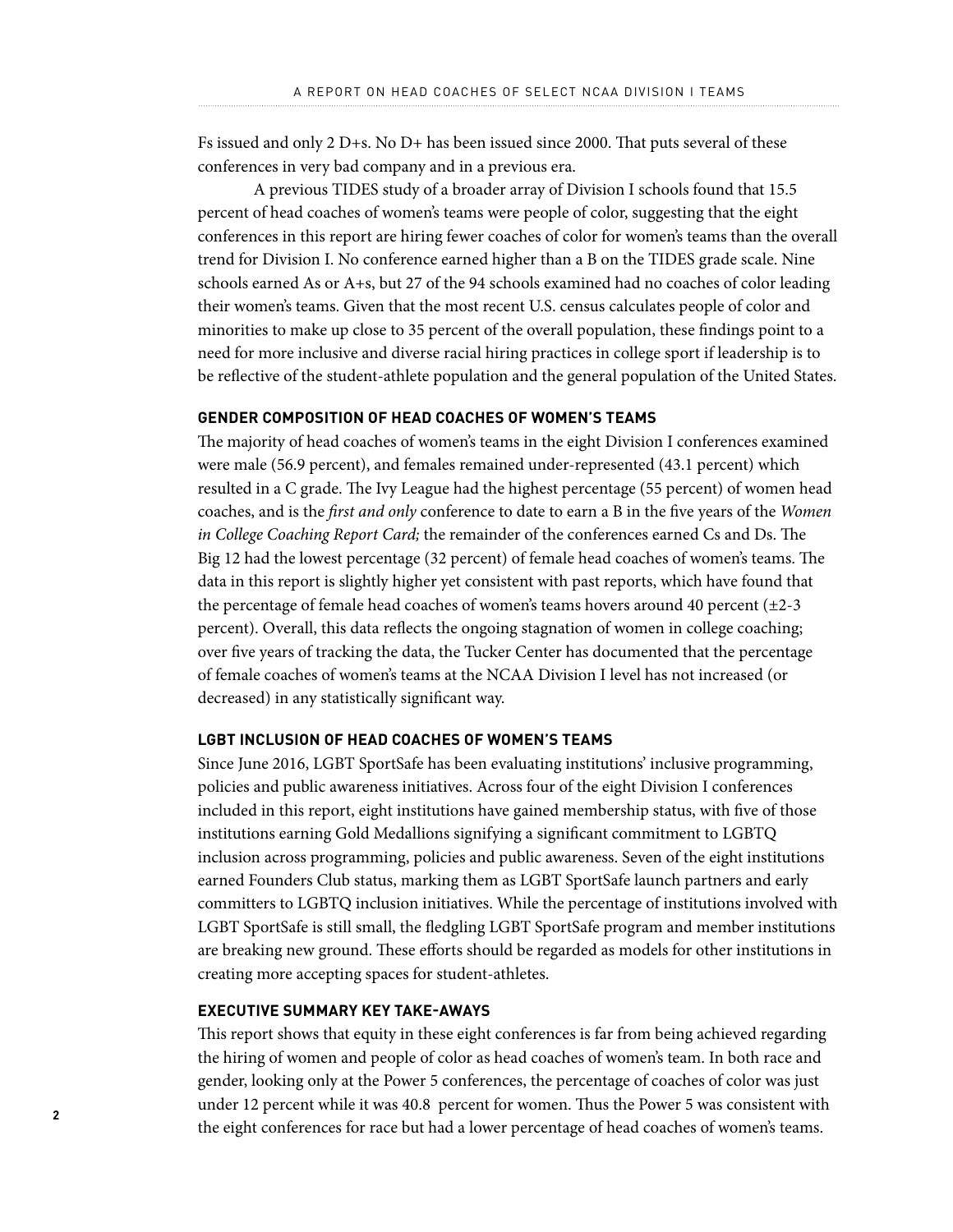Efforts for race, gender and LGBT inclusion across conferences and institutions vary greatly (see Table 8 in Full Report).

Based on the data in the report, the gender of conference commissioner does not appear to influence inclusion efforts across these three metrics. Additional data is needed to make definitive and statistically significant conclusions on this hypothesis.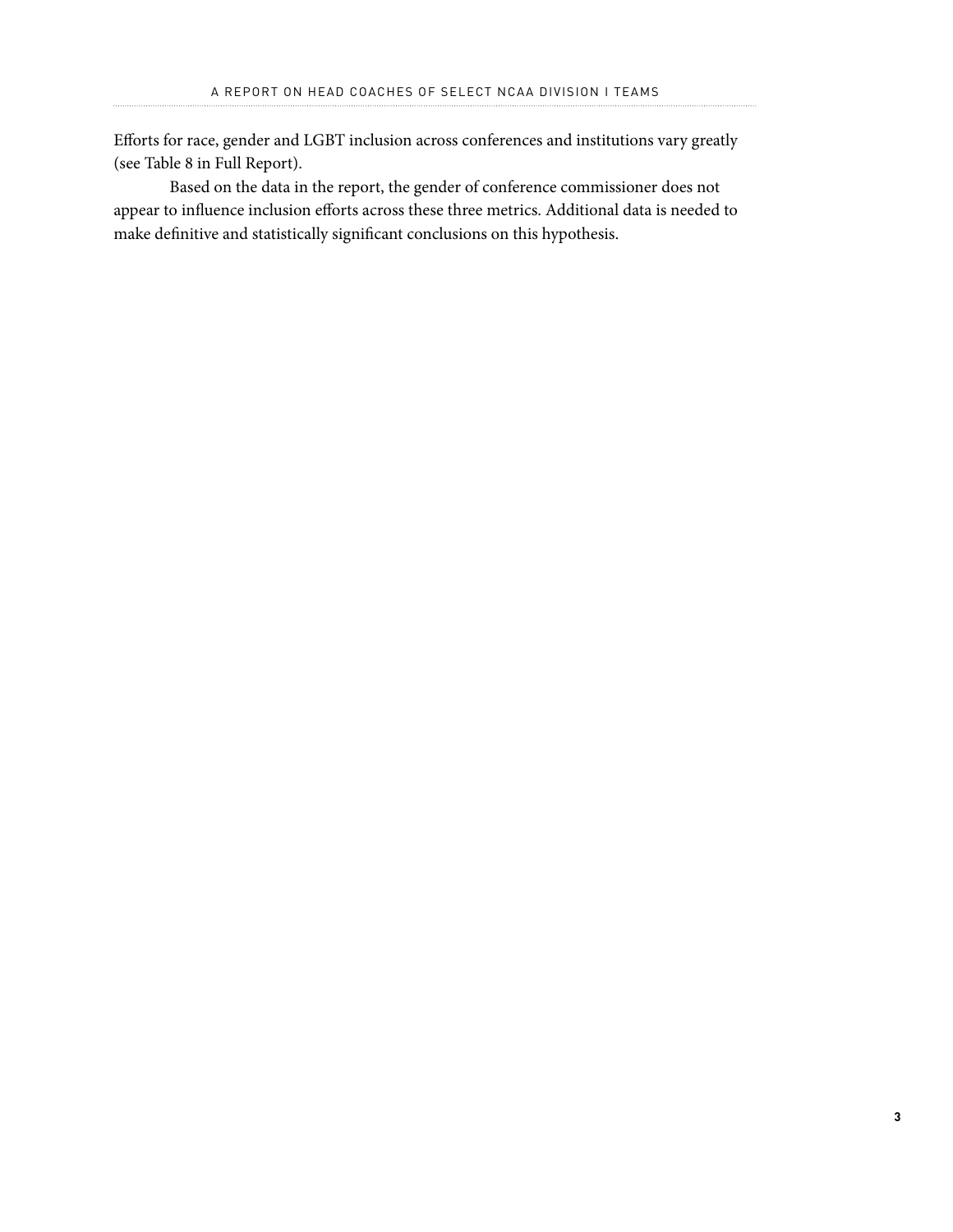## Gender, Race and LGBT Inclusion of Head Coaches of Women's Teams

### **A SPECIAL COLLABORATIVE REPORT ON SELECT NCAA D-I CONFERENCES FOR THE 45TH ANNIVERSARY OF TITLE IX JUNE 2017**

#### **THE FULL REPORT**

## **Race in College Coaching**

PREPARED BY THE INSTITUTE FOR DIVERSITY AND ETHICS IN SPORT (TIDES)

#### **What is TIDES?**

The Institute for Diversity and Ethics in Sport (TIDES) serves as a comprehensive resource for issues related to gender and race in amateur, collegiate and professional sports. The Institute researches and publishes a variety of studies, including annual studies of studentathlete graduation rates and racial attitudes in sports, as well as the internationally recognized Racial and Gender Report Card, an assessment of hiring practices in coaching and sport management in professional and college sport and the sport media. The Institute also monitors some of the critical ethical issues in college and professional sport, including the potential for exploitation of student-athletes, gambling, performance-enhancing drugs and violence in sport.

The Institute's founder and director is Dr. Richard Lapchick. He leads the TIDES research team made up of 15 Graduate Assistants in the DeVos Sport Business Management program at the University of Central Florida, which is the home of TIDES.

#### **Data Collection for Race of Head Coaches**

In order to foster a high level of accuracy and consistency, all data collected for each conference was gathered using identical methodologies. A TIDES research team collected all data for the present report in May and June of 2017. The data was collected from each member institution's website and roster within selected conferences to determine the race of each head coach for women's sports offered at the institution. In an effort to reach the highest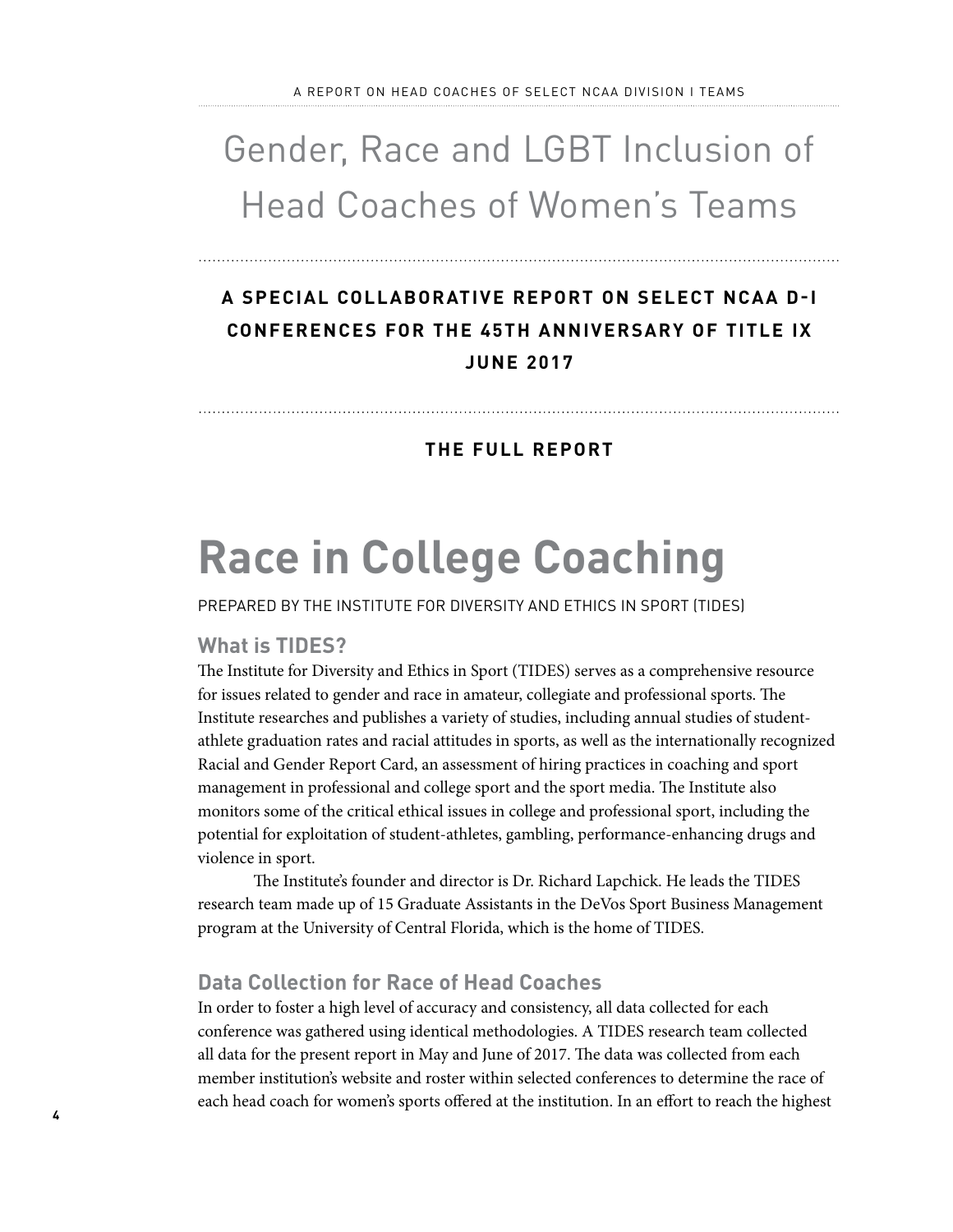level of accuracy, the data collected was fact-checked by an additional research team within TIDES.

All data gathered was placed in spreadsheets that allowed the research team to tally the racial identity of all head coaches of women's teams. The data collected for each member institution contributed to an overall percentage representative of the entire conference by categories of white, African-American, Latino, Asian and Hawaiian/Pacific Islander. Sports that did not have a current coach in place were not counted, while sports that currently had an interim coach fulfilling the head coach position were counted as a head coach for the purpose of this study. Furthermore, head coaches that shared the position between two people were counted individually and all head coaches that coached more than one team were counted for each team that they coached. Any coach who held the title of director of a specific sport was counted as a head coach where no one holding the title of head coach was present.

#### **Grade Criteria and Grade Scale for Race of Head Coaches**

TIDES graded the racial data of head coaches in the eight selected NCAA Division I conferences in comparison to overall societal patterns. Federal affirmative action policies state that a workplace should reflect the percentage of people in the racial group in the population. The most recent U.S. census calculates people of color and minorities to make up close to 35 percent of the overall population. Therefore, in order to get an A in the category of race, the conference needed to have 30 percent people of color employed as head coaches. The complete scale used to determine grades on race is as follows:  $A + \frac{1}{2}$  percent,  $A =$ 29 – 30 percent, A $- 25 - 28.5$  percent, B $+ 20 - 24.5$  percent, B $- 17 - 19.5$  percent, B $- 16$ ,  $C+=15$  percent,  $C=14$  percent,  $C=13$  percent,  $D=12$  percent,  $D=11$  percent,  $F=<11$ percent head coaches of color. The grading scale used in the present study is the same scale used in TIDES' Racial and Gender Report Cards. All percentages were rounded up or down according to the midpoint of 0.5.

#### **Sample**

The data collected for the present study included all head coaches of women's teams (*N*= 1,096) at 94 institutions located in various regions around the United States. These institutions are current members of the selected eight NCAA Division I conferences studied in this report [American Athletic Conference (AAC), Atlantic Coast Conference (ACC), Big 12, Big East, Big Ten, Ivy League, Pacific-12 (PAC-12), and Southeastern Conference (SEC)] .

#### **Results**

TIDES examined eight NCAA Division I conferences to evaluate the racial hiring practices of head coaches for women's teams. The American Athletic Conference (AAC) received the highest grade of a B as a result of 18.2 percent of head coaches being of color, while 81.8 percent were white. More specifically, of the head coaches of all women's sports within the AAC, 81.8 percent were white, 12.7 percent were African-American, 3.64 percent were Latino and 1.82 percent were Asian. The AAC was the only conference to receive a B, while all other conferences included in this study received grades of C or F. Four of the eight conferences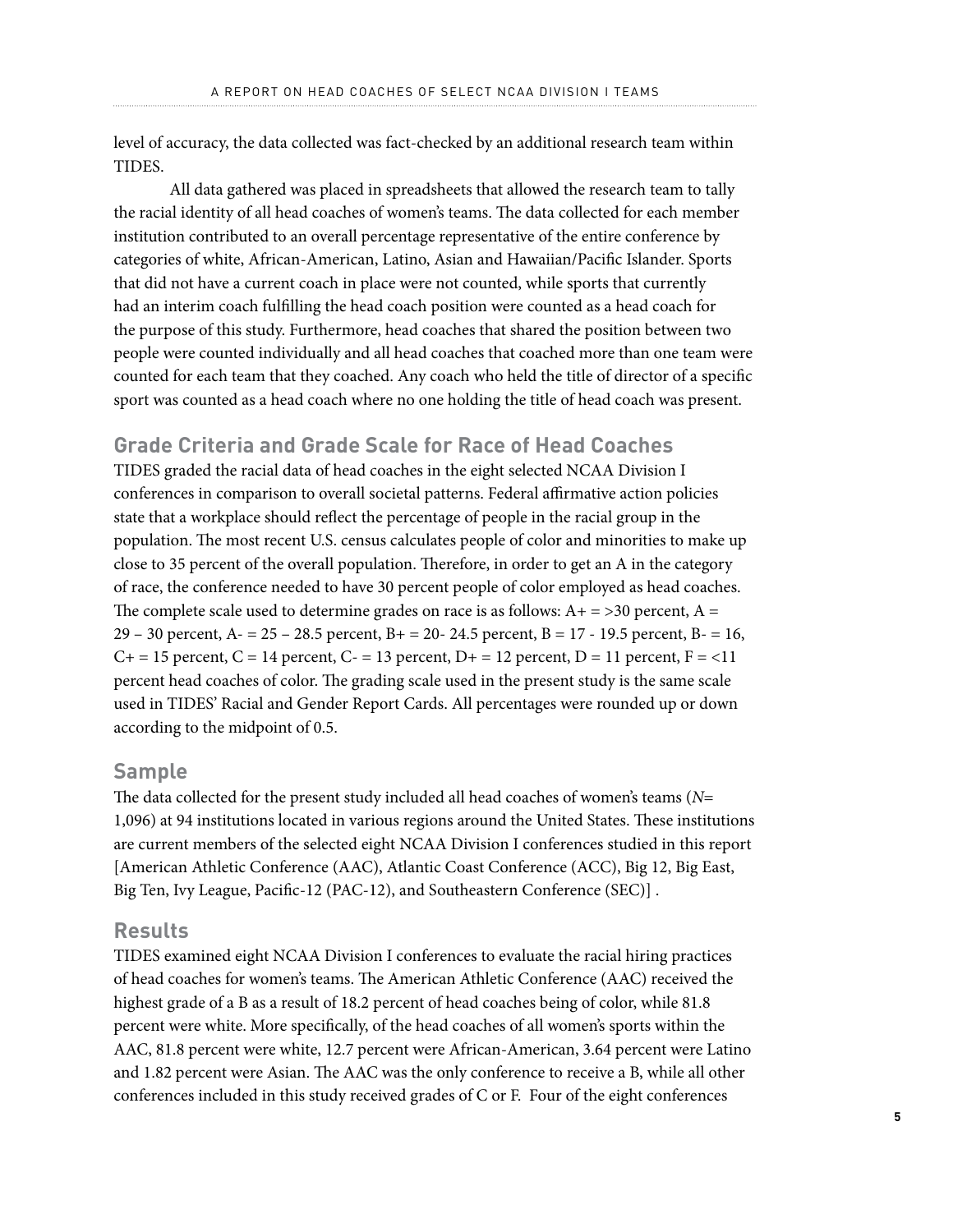received an F for racial hiring practices. The Ivy League received the lowest F grade since only 8.6 percent of its head coaches were of color, while 91.4 percent were white.

Overall, 87.96 percent of head coaches across the conferences were white, while only 6.93 percent of head coaches were African-American. Additionally, Latino and Asian coaches accounted for 2.83 percent and 2.2 percent of women's team head coaches, while Hawaiian/ Pacific Islanders accounted for less than one percent of head coaches of women's teams.

Clemson University of the ACC had the highest percentage of people of color as head coaches of women's teams at 55.6 percent. The Pac-12's University of Arizona was next with 50 percent, while Temple University (a member of AAC) was third at 45.5 percent women's head coaches of color.

Twenty-seven of the 94 schools examined had no coaches of color leading their women's teams. The Southeastern Conference had the most women's sport programs with 100 percent white head coaches.

#### **BY CONFERENCE**

The American Athletic Conference (AAC) received the highest grade of a **B** as a result of 18.2 percent of head coaches being of color, while 81.8 percent were white. Four conferences (Big East, Ivy League, Big Ten and SEC) received an **F.** The Ivy League had the lowest percentage of head coaches of color employed within the conference at 8.6 percent. As shown in Table 1, the Power 5 Conferences received grades of **C, C, C-, F** and **F.**

**Conference | Grade | Percentage of Coaches of Color** AAC B 18.2% Pac-12 C 14.2% ACC C 13.9% Big 12 C- 13.3% Big East  $F = \begin{bmatrix} 10.6\% & 10.6\% \end{bmatrix}$ SEC F 9.9% BIG Ten Reserve Ten Reserve Ten Reserve Ten Reserve Ten Reserve Ten Reserve Ten Reserve Ten Reserve Ten Reserve Ivy League F F 8.6%

TABLE 1. GRADES AND PERCENTAGE FOR HEAD COACHES OF COLOR BY CONFERENCE

#### **BY SCHOOL**

The top ten schools by head coaches of color (Table 2) represent four conferences: AAC, ACC, Big 12 and Pac-12. The ACC, AAC and Pac-12 all had three schools in the top ten, while the Big 12 had one. Not surprisingly these were also the four conferences that received the best grades.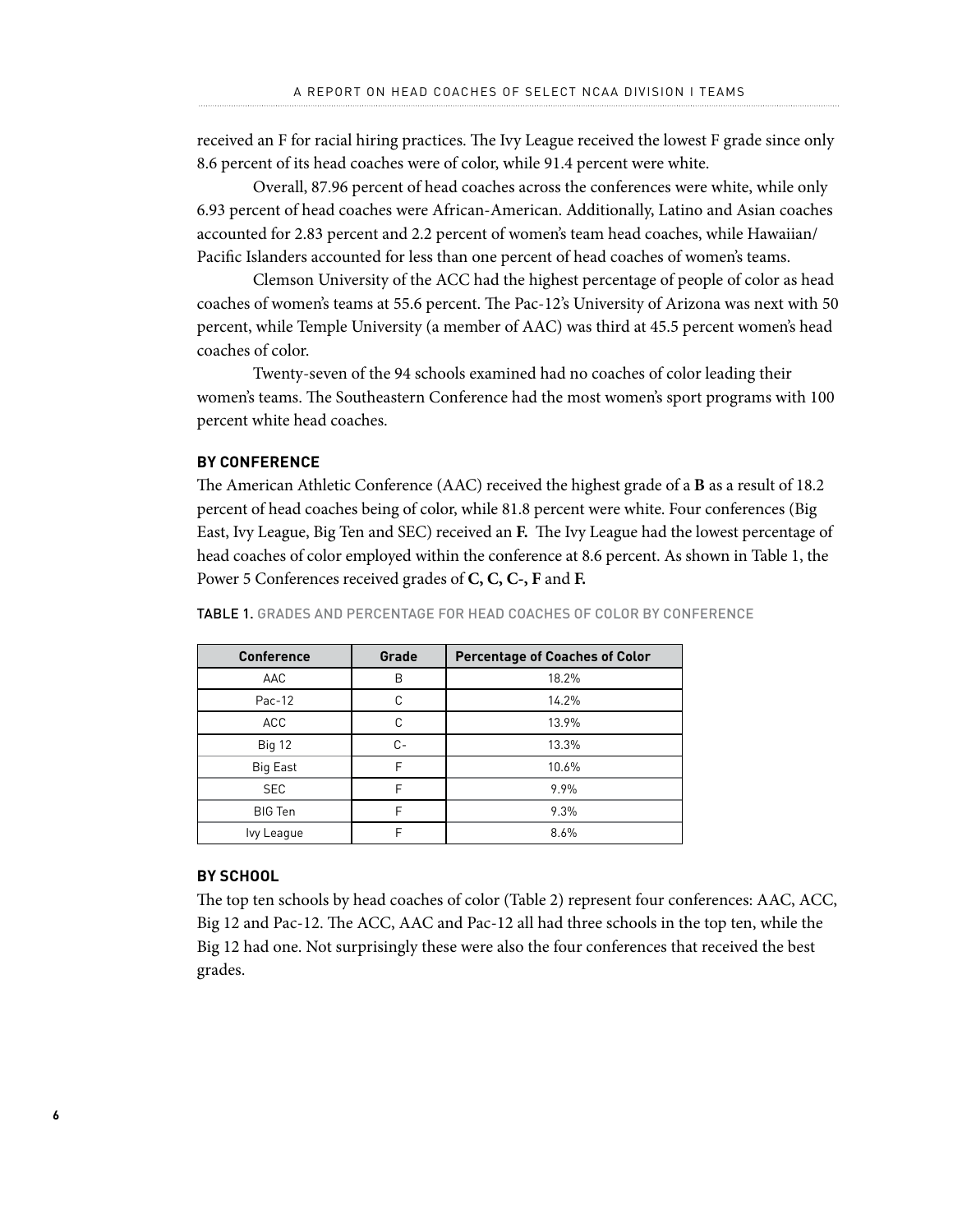| <b>School</b> | <b>Percentage of Coaches of Color</b> |
|---------------|---------------------------------------|
| Clemson       | 55.6%                                 |
| Arizona       | 50%                                   |
| Temple        | 45.5%                                 |
| <b>TCU</b>    | 41.7%                                 |
| <b>USC</b>    | 36.4%                                 |
| Oregon        | 33.3%                                 |
| <b>UCF</b>    | 30%                                   |
| Houston       | 30%                                   |
| Pittsburgh    | 30%                                   |
| Georgia Tech  | 28.6%                                 |

#### TABLE 2. TOP TEN SCHOOLS BY PERCENTAGE OF HEAD COACHES OF COLOR

#### **Summary**

Overall, this study yielded disappointing results regarding the racial hiring practices of the head coaches of women's teams in the eight conferences researched. As shown in Table 1, fully half of the eight conferences studied received an F for the racial diversity of the head coaches of their women's teams. This includes two of the Power 5 conferences. At the same time, three of the four conferences that scored best regarding racial hiring practices were Power 5 conferences. The SEC, ACC, Big 10 and Big East had the most 100 percent white head coaching staffs employed at their member institutions with seven schools in the SEC and four each in the ACC, Big 10 and Big East. As perhaps the most influential group in college sport, the Power 5 conferences have the potential to stimulate positive change and combat racial norms in collegiate athletics regarding the diversity of head coaches. The AAC earned the highest grade of a B with 18.2 percent head coaches of color over women's teams, but had two schools with 100 percent white head coaches of women's teams.

Another notable finding of this study is that the average percentage of people of color as head coaches for all eight Division I conferences examined is 12 percent, which would reflect a grade of a D+. This 12 percent average for these eight conferences is 3.5 percentage points lower than the 15.5 percent head coaches of color of women's teams across all Division I schools as reported in a previous TIDES study. That study, titled *The 2016 Racial and Gender Report Card: College Sport*, which accounts for all head coaches of color at the Division I level, gave women's teams a grade of a B-. This comparison reveals that the conferences studied in this report are hiring fewer head coaches of color than the average for all women's teams in Division I.

The results of the racial hiring practices of women's teams in these eight conferences reinforce and even further portray the need for more inclusive and diverse hiring practices in college sport.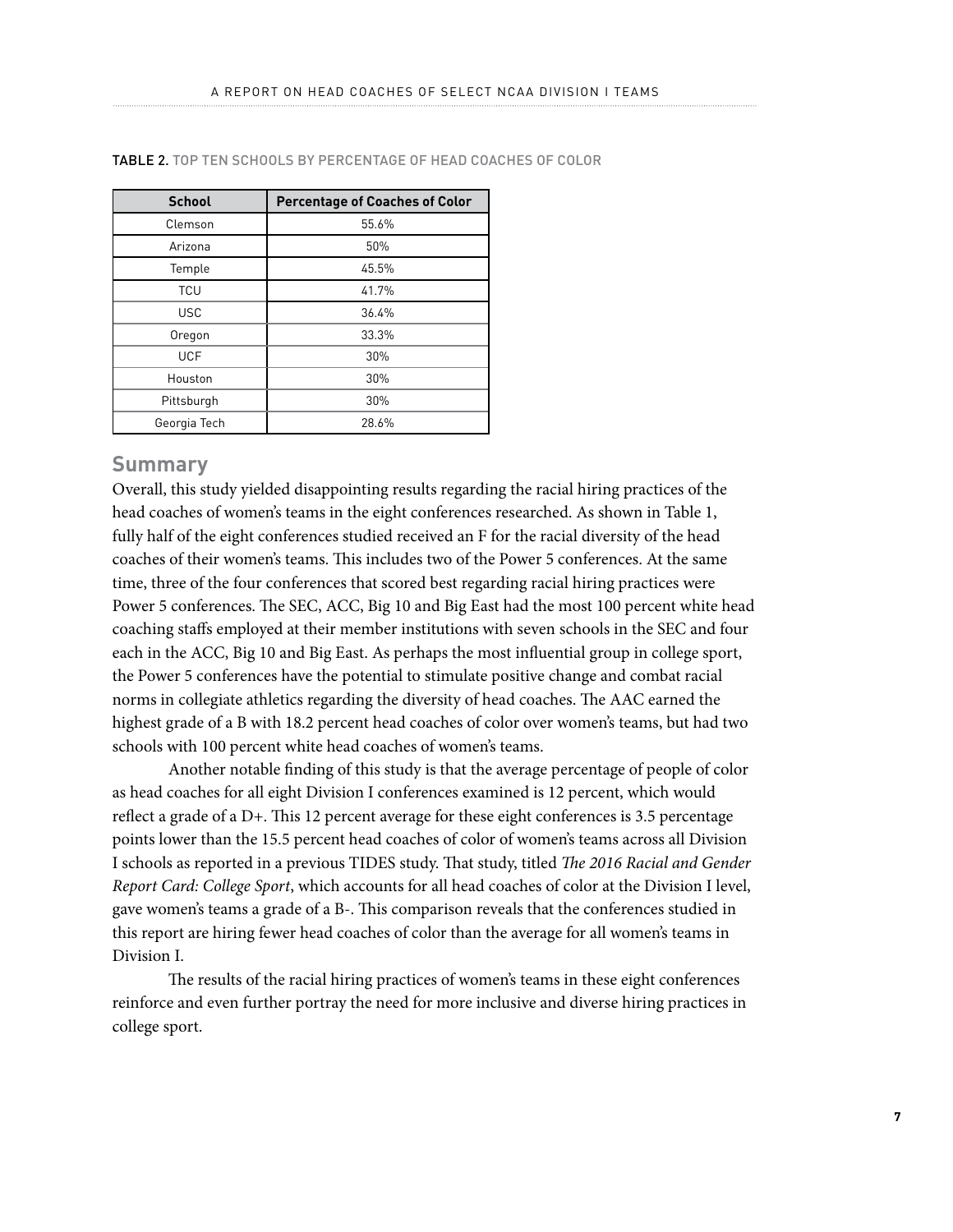## **Gender in College Coaching**

*PREPARED BY THE TUCKER CENTER FOR RESEARCH ON GIRLS & WOMEN IN SPORT*

#### **What is the Tucker Center?**

The Tucker Center for Research on Girls & Women in Sport, established in 1993, is the first interdisciplinary research center of its kind in the world, leading a pioneering effort to examine how sport and physical activity affect the lives of girls and women, their families, and communities. Since its inception, the Tucker Center has provided centralization, organization, scientific excellence, and national leadership on issues of national and local significance. Through our direction and leadership, we encourage researchers, policy makers, decision makers, educators, parents and practitioners to work together to better the lives of girls and women in ways that go far beyond the playing fields. The Tucker Center, housed in the College of Education and Human Development within the School of Kinesiology at the University of Minnesota, over the last 20+ years has established standards of excellence with respect to scholarly inquiry, collaborative partnerships, graduate education, community outreach and public service.

#### **Data Collection for Gender of Head Coaches**

Documenting and adhering to a rigorous methodology is important for transparency, replication, comparison to other data, and consistency in tracking/reporting over time. Data for this report was collected from May 9 through May 15, 2017 by visiting each institution's athletics website and reviewing the coaching roster for each women's NCAA-sponsored and NCAA-emerging sport team listed (with the exception of including squash for the Ivy League). Our goal was to achieve 100 percent accuracy and many efforts were undertaken to ensure reliable data. As with any data, the numbers reported may have a small margin of error.

All individuals listed on the coaching roster as head coach, including interim head coaches, were recorded. Diving coaches were coded as head coaches. A director of sport, common in track & field and swimming & diving, was coded as the head coach if no head women's coach was listed. A director of sport was not included if a head coach was present. An individual who occupied the head coach position for two sports (e.g., track & field and cross country) was coded as two separate coaches.

#### **Grade Criteria and Grade Scale for Gender of Head Coaches**

Developing a report card grading scale to accurately reflect the percentage of women coaches for women's teams is a difficult—and potentially controversial—assignment given the context of female under-representation at many institutions. With careful thought we developed a defensible grading system which is detailed in previous Women in College Coaching Report Cards. Ultimately, we wanted a grading scale that would be taken seriously, be credible, reflect the dire reality of the under-representation of women coaches, and hold entities and decision makers accountable. The mean percentage of female head coaches is and has been ~40%—the midpoint of the data—which represents average achievement (i.e., a C grade). The scale used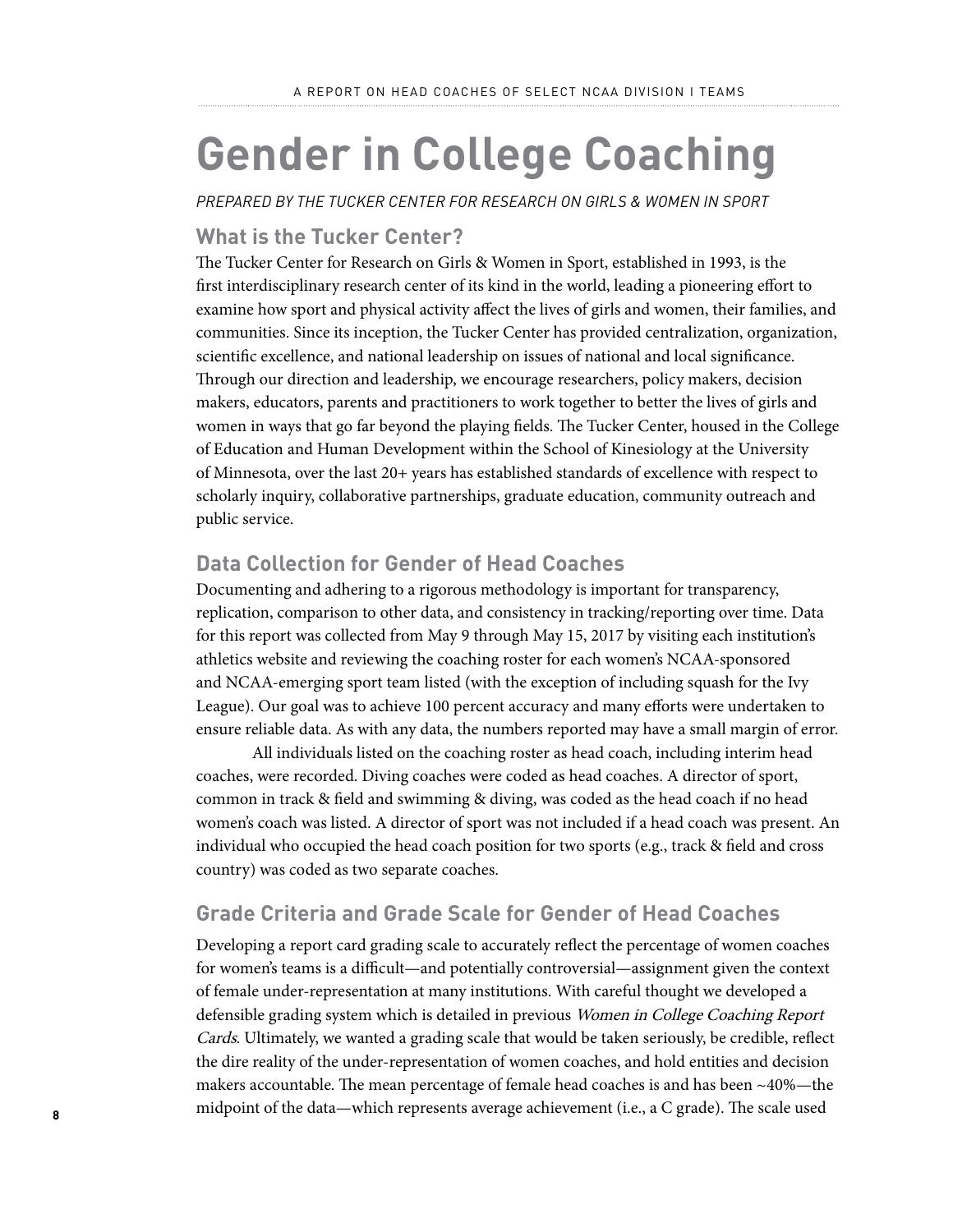to assign gender grades is as follows:  $A = 70-100\%$ ,  $B = 55-69\%$ ,  $C = 40-54\%$ ,  $D = 25-39\%$ ,  $F = 0-24%$  of female head coaches of women's teams. If rounding up the decimal resulted in moving up a grade level, the institution, sport, or conference was placed in the higher grade bracket.

#### **Sample**

The June 2017 dataset included all head coaches of women's teams (*N* = 1102) at 94 institutions of higher education in all geographic regions of the United States that were current members of eight select NCAA Division I "big time" conferences: American Athletic Conference (AAC), Atlantic Coast Conference (ACC), Big 12, Big East, Big Ten, Pacific-12 (Pac-12), Southeastern Conference (SEC), and the Ivy League. Appendix A summarizes the distribution of schools by conference.

#### **Key Findings**

#### **TOTAL HEAD COACHES**

A total of 1102 head coaches of women's teams from 94 institutions comprised this sample. Six positions were unfilled at the time of data collection and were not included in the analysis. A majority of the coaches were male (56.9 percent), while 43.1 percent were female, which is consistent with previous data.

TABLE 3. PERCENTAGE OF WOMEN HEAD COACHES BY GENDER FOR WOMEN'S TEAMS

| <b>Position</b>        | <b>Schools</b> |      | <b>Female</b> |      | Male | <b>Total Coaches</b> |
|------------------------|----------------|------|---------------|------|------|----------------------|
|                        |                | %    |               | %    | n    |                      |
| June 2017 Head Coaches | 94             | 43.1 | 475           | 56.9 | 627  | 1102                 |

#### **BY CONFERENCE**

The Ivy League had the highest percentage (55 percent) of women head coaches, while the Big 12 had the lowest (see Tables 4 and 5). Using the grading criteria, one conference (Ivy League) earned a B while the remainder earned Cs and Ds. All conferences together earn a C grade. The number of coaches in each conference by gender is in Table 5.

TABLE 4. GRADE BY CONFERENCE FOR PERCENTAGE OF WOMEN HEAD COACHES

| Grade | <b>Criteria %</b> | <b>Conference</b>                                         |
|-------|-------------------|-----------------------------------------------------------|
| A     | 70-100            |                                                           |
| в     | $55 - 69$         | lvy League (55%)                                          |
| C     | 40-54             | AAC (47.3%), Pac-12 (46.7%), BIG Ten (46.4%), ACC (40.1%) |
| D     | $25 - 39$         | Big East (39.4%), SEC (34.2%), Big 12 (32.7%)             |
|       | $0 - 24$          |                                                           |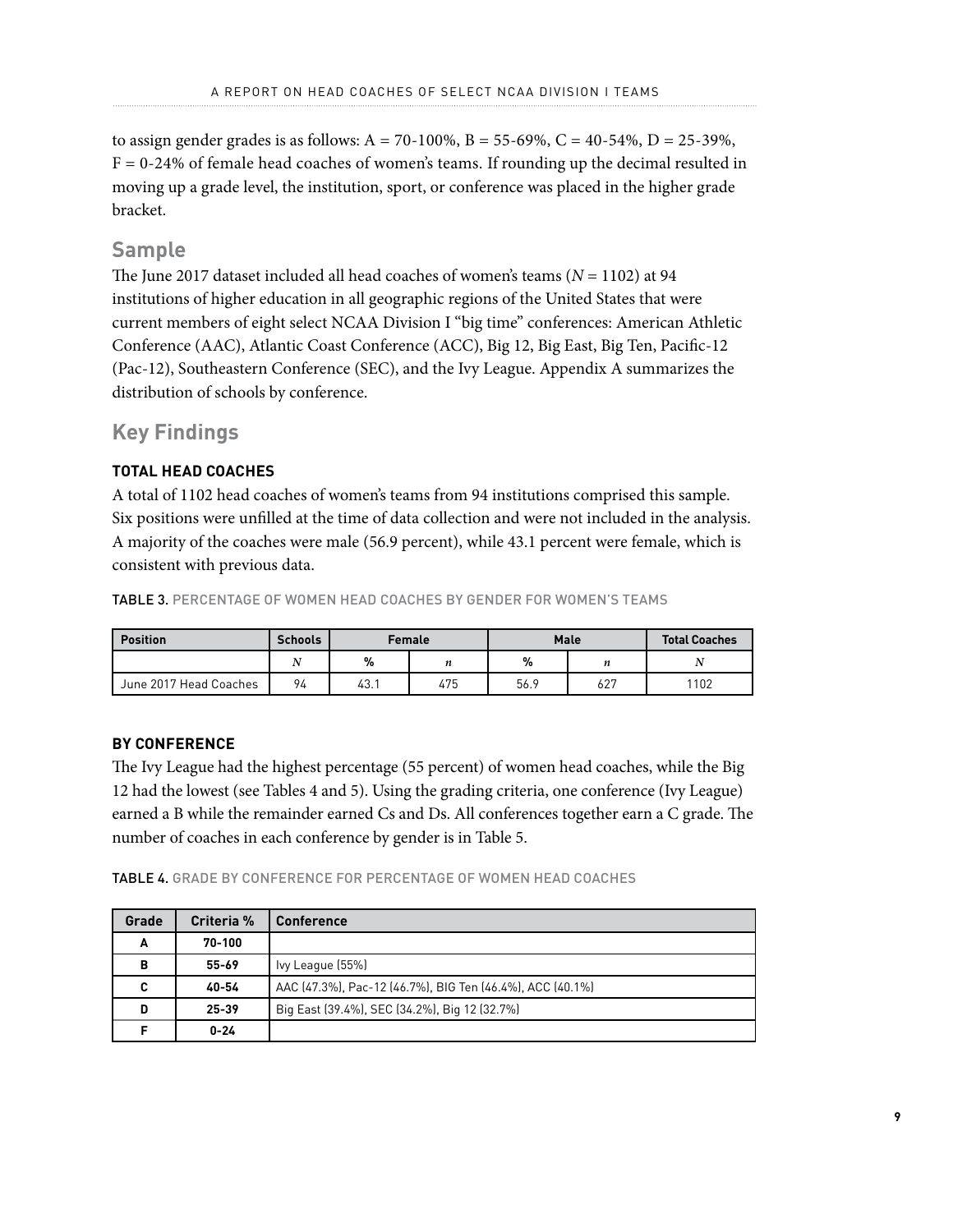| <b>Conference</b> | Grade |      | <b>Female Head Coaches</b> |      | <b>Male Head Coaches</b> | <b>Total Coaches</b> |
|-------------------|-------|------|----------------------------|------|--------------------------|----------------------|
|                   |       | %    | $\mathbf n$                | %    | $\mathsf{n}$             | $\boldsymbol{N}$     |
| Ivy League        | B     | 55   | 77                         | 45   | 63                       | 140                  |
| AAC               | C     | 47.3 | 52                         | 52.7 | 58                       | 110                  |
| $Pac-12$          | C     | 46.7 | 70                         | 53.3 | 80                       | 150                  |
| <b>BIG Ten</b>    | C     | 46.4 | 85                         | 53.6 | 98                       | 183                  |
| <b>ACC</b>        | C     | 40.1 | 69                         | 59.9 | 103                      | 172                  |
| Big East          | D     | 39.4 | 37                         | 60.6 | 57                       | 94                   |
| <b>SEC</b>        | D     | 34.2 | 53                         | 65.8 | 102                      | 155                  |
| <b>Big 12</b>     | D     | 32.7 | 32                         | 67.3 | 66                       | 98                   |
| <b>TOTAL</b>      | C     | 43.1 | 475                        | 56.9 | 627                      | 1102                 |

TABLE 5. GRADE, PERCENTAGE, AND NUMBER OF WOMEN HEAD COACHES BY CONFERENCE

#### **BY SCHOOL**

The two schools with the highest percentage of female head coaches of women's teams were Cincinnati and UCF, both with 80 percent. Table 6 lists the top ten schools by percentage of women head coaches of women's teams.

TABLE 6. TOP TEN SCHOOLS BY PERCENTAGE OF WOMEN HEAD COACHES OF WOMEN'S TEAMS

| <b>School</b> | <b>Percentage of Women Coaches /Grade</b> |
|---------------|-------------------------------------------|
| Cincinnati    | 80%/A                                     |
| <b>UCF</b>    | 80%/A                                     |
| Princeton     | 70.6%/A                                   |
| Columbia      | 66.7%/B                                   |
| Washington    | 63.6%/B                                   |
| South Florida | $62.5\%/B$                                |
| Oklahoma      | 60%/B                                     |
| Miami         | 60%/B                                     |
| Northwestern  | 58.3%/B                                   |
| Tennessee     | 58.3%/B                                   |

#### **Summary**

The data pertaining to the percentage of head coaches of women's teams for the eight conferences in this report was similar to past data and reports (see tuckercenter.org) at all levels of collegiate competition. The range of the percentage of women coaches across the eight conferences in this report varied from the highest (Ivy League, 55 percent) to the lowest (Big 12, 32.7 percent). All but one conference earned an average (C) grade or below-average (D) grade. The Ivy League became the first, and now only, conference at any NCAA level (Division I, II & III) to earn a B grade in the history of the Women in College Coaching Report Card. Overall, this data reflects the ongoing stagnation of women in college coaching. Collective efforts must continue to overcome the numerous and complex barriers that women coaches experience as the minority, and often tokens, in the workplace.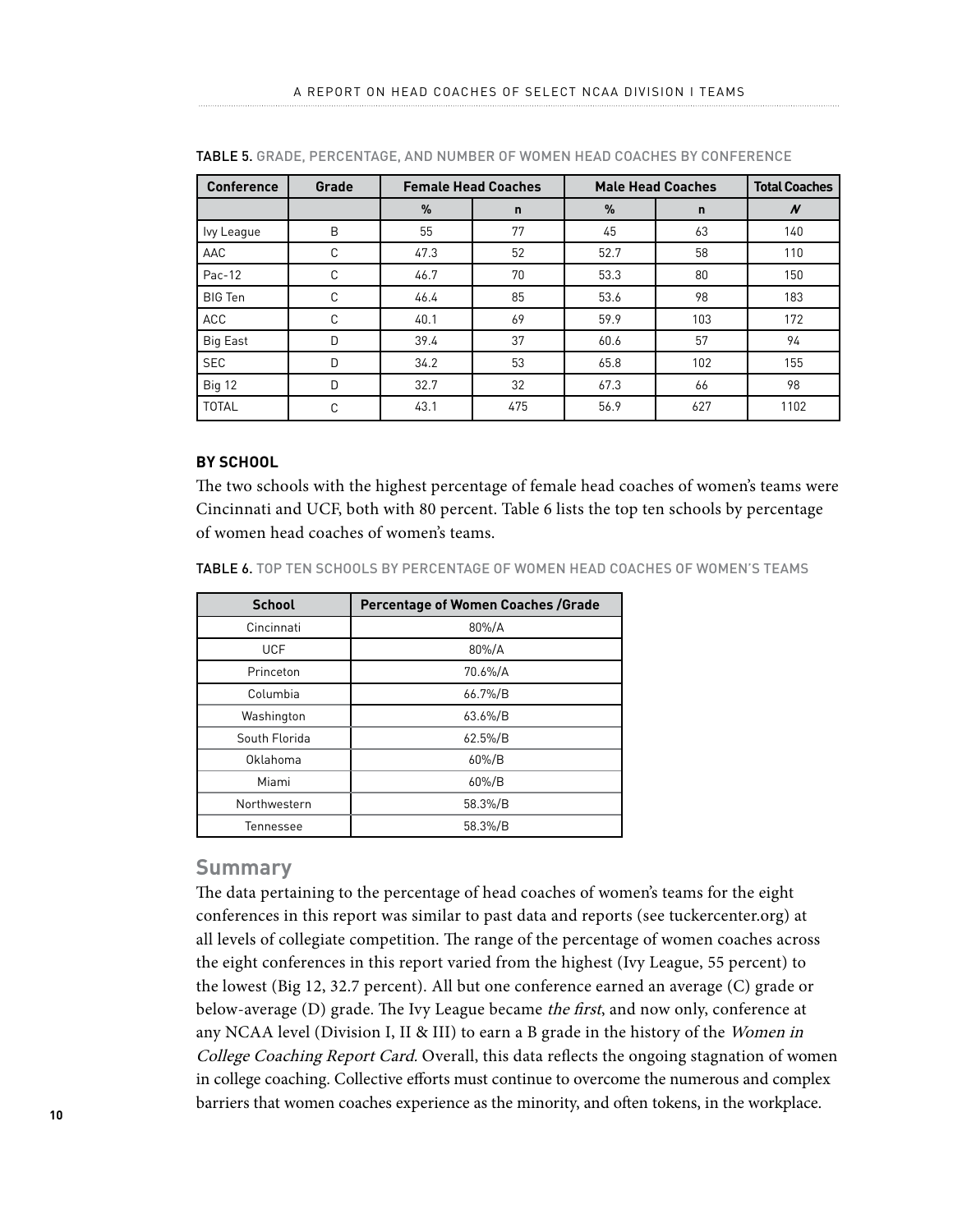# **LGBT Inclusion**

*PREPARED BY LGBT SPORTSAFE*

#### **What is LGBT SportSafe?**

The LGBT SportSafe Inclusion Program was founded in June 2016 to encourage athletic leadership to increase the visibility of LGBTQ inclusion efforts in college athletic departments. The LGBT SportSafe benchmarking framework incentivizes athletic leadership to reach inclusion goals and integrate a sustainable platform to address inclusion. The program uses a clean and simple algorithm called the 3-Peat Model to evaluate inclusive programming, policies and public awareness initiatives, qualifying institutions for LGBT SportSafe while offering Gold, Silver and Bronze medallions to institutions that reach inclusion goals.

Founders Club is an elite group of institutions that have shown an early commitment to LGBTQ inclusion. Founders Club is awarded to LGBT SportSafe launch partners and the first two institutions in every athletic conference to join the inclusion program.

#### **Why is LGBT Inclusion Education Important?**

The current generation of student-athletes are growing up with openly lesbian, gay, bisexual, transgender and queer (LGBTQ) loved ones, friends and family members, and the expectation is that their college coaches and athletic administrators lay the foundation for an inclusive athletic experience. Although the vast majority of athletic administrators and coaches have good intentions, many avoid starting the conversation about LGBTQ inclusion because they do not have the language or education to begin the discussion. Unless there is an intentional effort to educate athletic administrators, coaches and student-athletes on how to champion respect inclusive of all identities, LGBTQ student-athletes will experience this silence as rejection. Together, we can improve athletic culture and make sport better for the most vulnerable members of our community. Understanding and implementing LGBTQ-inclusive best practices and policies will help ensure student-athletes, coaches and administrators of all sexual and gender identities are valued, respected and included in the athletic department.

#### **LGBT SportSafe Certification & Founders Criteria**

To qualify for LGBT SportSafe and earn a Gold, Silver or Bronze medallion, institutions must receive a minimum of 3-points in the 3-Peat Model Evaluation (1-point for Programming; 1-point for Policy; and 1-point for Public Awareness). The 3-Peat Model evaluation typically begins with athletic administrators initiating contact with LGBT SportSafe by completing the contact form on the LGBT SportSafe website. LGBT SportSafe will then follow up to schedule a conference call with athletic leadership to discuss the program, and learn about educational programming, policy and public awareness efforts in the athletic department. Institutions are required to complete the 3-Peat Model evaluation for program consideration.

Institutions that do not qualify for a medallion are still encouraged to join the program to learn how to improve their overall score.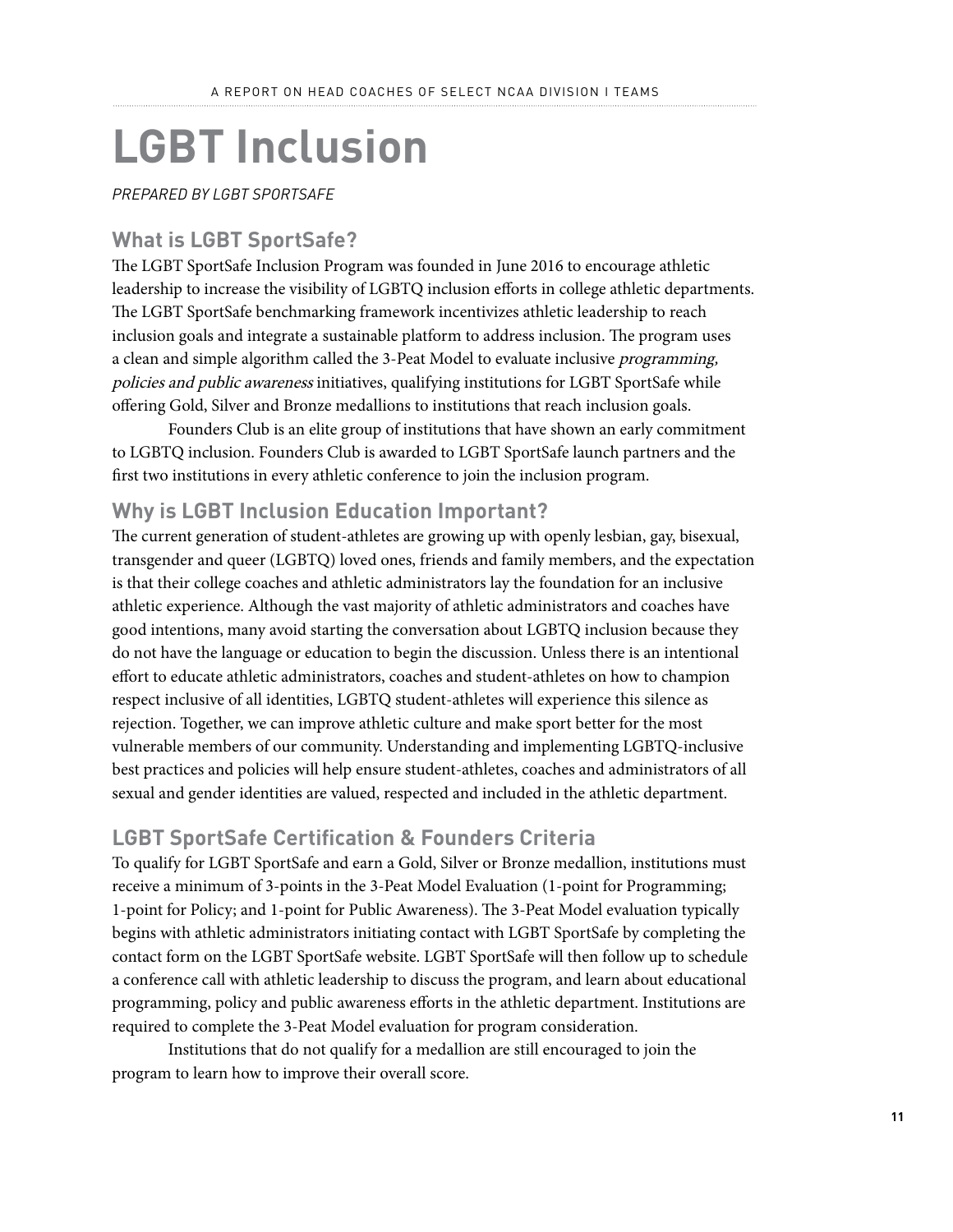**Programming** is essential to creating a healthy, respectful and inclusive athletic department. Institutions receive 3-points if coaches and athletic administrators have participated in LGBTQ inclusion training in the past three years; 2-points if LGBTQ inclusion training for coaches and athletic administrators is scheduled to be completed during the upcoming academic year; and 1-point if LGBTQ inclusion training for coaches and athletic administrators is scheduled to be completed in the next one to two academic years. If coaches and athletic administrators received training on best practices for sport-specific topics, the institution will be awarded 1 additional point for each of the following topics addressed:

- Managing intra-team dating and relationships
- Coaches' role in creating a team climate of respect and inclusion
- Finding common ground between religion and LGBTQ inclusion

**Policies** ensure that student-athletes of all sexual orientations and gender identities are valued and respected. Institutions will receive 1-point if the non-discrimination or antidiscrimination policy includes sexual orientation and gender identity/expression protections. Institutions will receive 1 additional point for each of the following policies in the athletic department:

• Transgender Policy

• Relationship Policy (Department-wide relationship policy to help student-athletes of all sexual orientations understand what it means to be in a healthy relationship. A relationship policy is not the same as a no-dating on the team rule, which is strongly discouraged as this rule is hard to enforce and can jeopardize Title IX compliance)

• Spectator Conduct Policy (must include LGBTQ protections)

**Public Awareness** initiatives celebrate diversity, increase the visibility of LGBTQ role models and allies, and help personalize the LGBTQ experience. Institutions will receive 2-points for a public awareness initiative completed in the past 3-years; and 1-point for each additional initiative completed. Institutions that have not participated in any public awareness initiatives will receive 1-point for an initiative scheduled and completed in the upcoming 2017-18 academic year. The initiatives listed below qualify as public awareness initiatives, and must include an LGBTQ component to be considered:

- Hosted an inclusion panel
- Brought a speaker or consultant to the athletic department
- Created a diversity & inclusion video
- Drafted an athletic departmental inclusion statement
- Participated in a local LGBTQ Pride event
- Hosted an LGBTQ Pride Game Night
- Started a student-athlete led LGBTQ Group
- Other qualifying initiatives will also be considered

Upon the completion of the 3-Peat Model evaluation, qualifying institutions will be awarded a Gold, Silver or Bronze medallion for the athletic department website. The qualification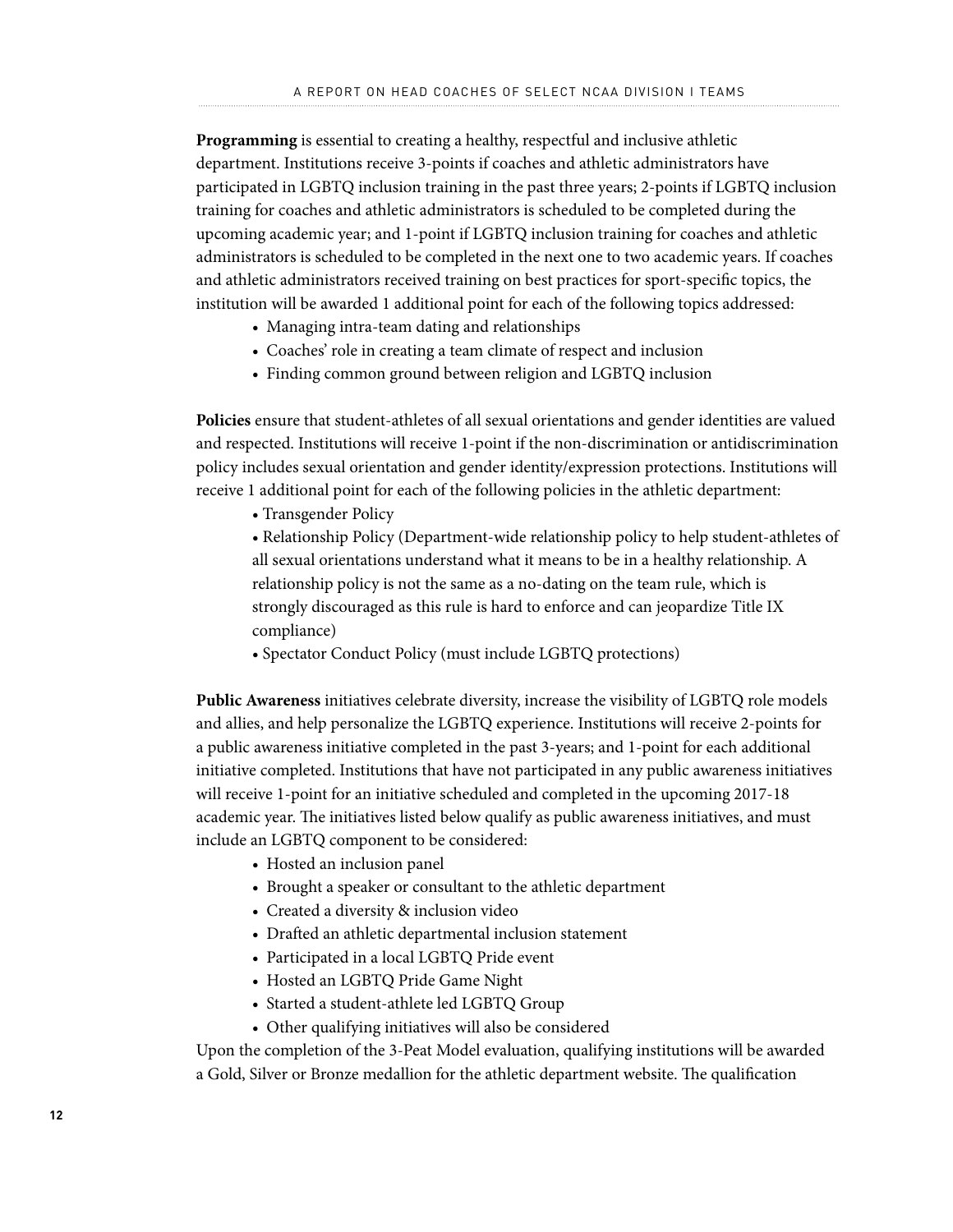for Gold is 5+ (minimum 3-points in programming); Silver is 4+ (minimum 2-points in programming); Bronze is 3+ (minimum 1-point in programming).

#### **Results**

LGBT SportSafe member institutions will not receive a grade in this special edition report card, but instead, special recognition of inclusion efforts. LGBT SportSafe members that have earned the Founders Club status will also be noted. Although LGBT SportSafe member institutions will not receive a grade herein, members receive two (\*\*) in Table 7 to signify Founders Club status. Data for this report was collected from June 22, 2016 through May 15, 2017. As more institutions qualify for LGBT SportSafe, consideration will be given to grade LGBTQ inclusion efforts in future report cards.

| <b>Institution</b>     | <b>Founders Club</b> | <b>Medallion/3-Peat Model Score</b> |
|------------------------|----------------------|-------------------------------------|
| Northwestern           | $***$                | Gold/9                              |
| Oregon                 | $***$                | Gold/10                             |
| Nebraska               | $***$                | Gold/8                              |
| <b>UCLA</b>            | $***$                | Gold/8                              |
| Cal-Berkeley           | $***$                | Silver/4                            |
| Temple                 | $***$                | Gold/5                              |
| <b>UNC-Chapel Hill</b> | $***$                | Gold/8                              |
| <b>USC</b>             |                      | Gold/9                              |

TABLE 7. FOUNDERS CLUB STATUS AND MEDALLIONS BY MEMBER INSTITUTION

#### **Summary**

Seven of the eight LGBT SportSafe member institutions earned Gold medallions, scoring 5 or higher in the 3-Peat Model evaluation. One institution earned the Silver medallion, scoring 4 or higher in the 3-Peat Model evaluation. LGBT SportSafe is encouraged by the number of institutions that have joined the inclusion program qualifying for Gold or Silver medallions in the first year since inception. Athletic leadership at LGBT SportSafe member institutions are breaking new ground, and inclusive efforts should be regarded as models for other institutions and conferences to follow.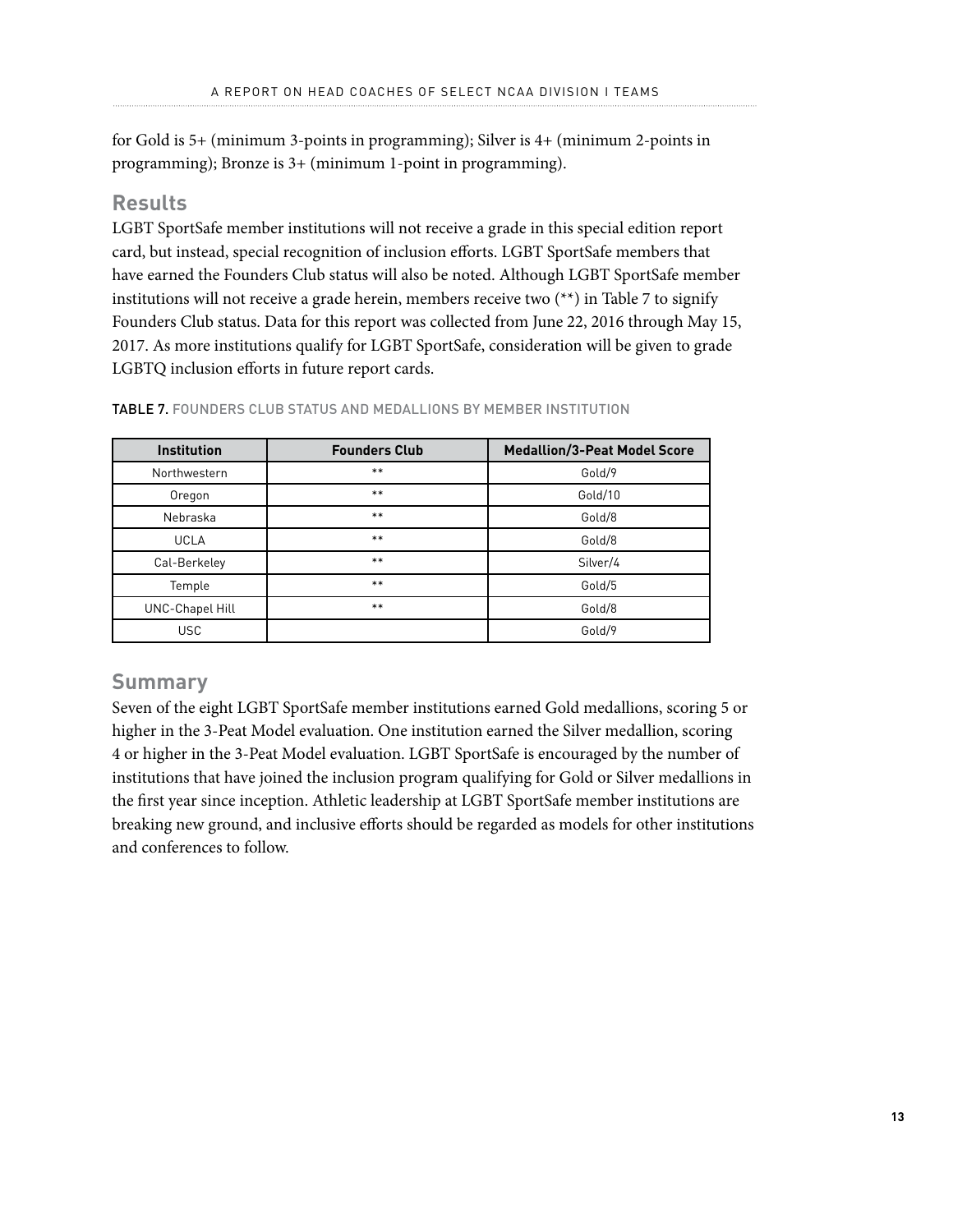## **Full Report Conclusion**

By combining data from race, gender and LGBT inclusion from eight NCAA Division I conferences in Table 8, it is clear that a wide range of diversity and inclusion efforts exists across women's college sports. This special and collaborative report card provides the first and only benchmark on a variety of inclusion metrics for head coaches of women's collegiate teams at the highest level of college sport. This report is to recognize those institutions and conferences that are leading the way and to provide evidence that inclusion on all fronts is possible and achievable. It is only with data that progress can be highlighted and tracked over time.

| <b>Conference</b> | <b>Gender Grade</b> | <b>Race Grade</b> | <b>LGBT SportSafe Member Institutions</b> |
|-------------------|---------------------|-------------------|-------------------------------------------|
| AAC               |                     | В                 |                                           |
| ACC               |                     |                   |                                           |
| <b>BIG Ten</b>    |                     |                   |                                           |
| Big 12            | n                   | C-                |                                           |
| <b>Big East</b>   |                     |                   |                                           |
| lvy League        | R                   |                   |                                           |
| Pac-12            |                     |                   |                                           |
| <b>SEC</b>        |                     |                   |                                           |

TABLE 8. GENDER, RACE AND LGBT INCLUSION DATA BY CONFERENCE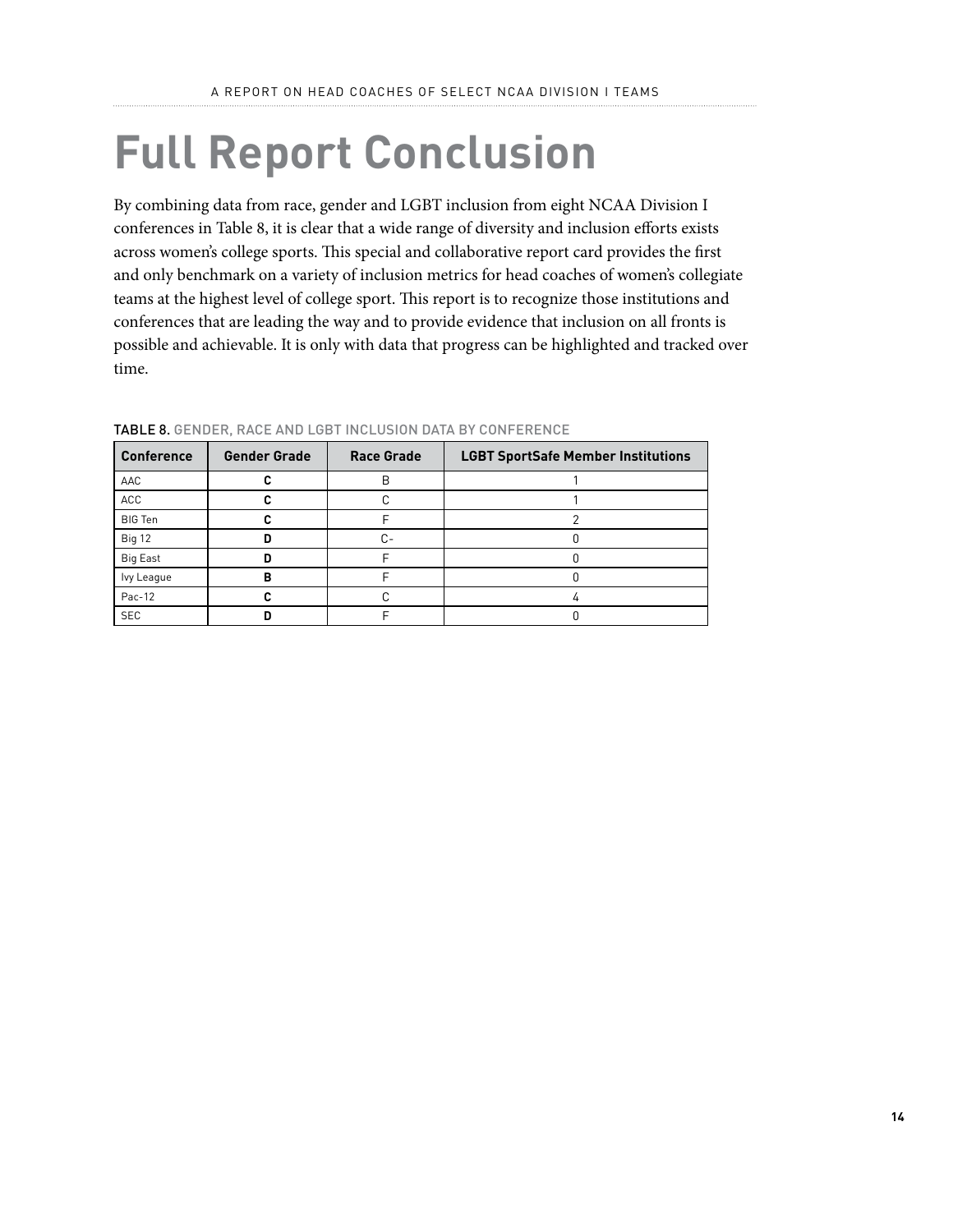Appendix A **Appendix A** 

# CONFERENCE COMPOSITION 2016-17 **CONFERENCE COMPOSITION 2016-17**

| American Athletic<br>Conference (AAC) | Conference (ACC)<br>Atlantic Coast                                  | Big 12                        | Big East              | Big Ten                      | <b>Ivy League</b>             | Pacific-12 (Pac-12)                             | Conference (SEC)<br>Southeastern |
|---------------------------------------|---------------------------------------------------------------------|-------------------------------|-----------------------|------------------------------|-------------------------------|-------------------------------------------------|----------------------------------|
| University of Central<br>Florida      | Boston College                                                      | Baylor University             | Butler University     | University of Illinois       | Brown University              | University of Arizona                           | University of Alabama            |
| University of Cincinnati              | Clemson University                                                  | sity<br>Iowa State Univer     | Creighton University  | University of Indiana        | Columbia University           | Arizona State University University of Arkansas |                                  |
| University of<br>Connecticut          | Duke University                                                     | Ge.<br>University of Kans     | DePaul University     | University of lowa           | Cornell University            | University of California                        | Auburn University                |
|                                       | East Carolina University Florida State University Kansas State Univ | ersity                        | Georgetown University | University of Maryland       | Dartmouth College             | University of California<br>- Los Angeles       | University of Florida            |
| University of Houston                 | Georgia Institute of<br><b>Technology</b>                           | University of Oklahoma        | Marquette University  | University of Michigan       | Harvard University            | University of Colorado                          | University of Georgia            |
| University of Memphis                 | University of Louisville                                            | Oklahoma State<br>University  | Providence College    | Michigan State<br>University | Pennsylvania<br>University of | University of Oregon                            | University of Kentucky           |
| University of South<br>Florida        | University of Miami                                                 | University of Texas           | Seton Hall University | University of Minnesota      | Princeton University          | Oregon State University                         | Louisiana State<br>University    |
| Southern Methodist<br>University      | North Carolina<br>University of                                     | Texas Christian<br>University | St. John's University | University of Nebraska       | Yale University               | University of Southern<br>California            | University of Mississippi        |
| Temple University                     | North Carolina State<br>University                                  | Texas Tech University         | Villanova University  | Northwestern University      |                               | Stanford University                             | Mississippi State<br>University  |
| Tulane University                     | University of Notre<br>Dame                                         | West Virginia University      | Xavier University     | Ohio State University        |                               | University of Utah                              | University of Missouri           |
| University of Tulsa                   | University of Pittsburgh                                            |                               |                       | Penn State University        |                               | University of<br>Washington                     | University of South<br>Carolina  |
|                                       | Syracuse University                                                 |                               |                       | Purdue University            |                               | Washington State<br>University                  | University of Tennessee          |
|                                       | University of Virginia                                              |                               |                       | Rutgers University           |                               |                                                 | Texas A&M University             |
|                                       | Virginia Polytechnic<br>Institute and State<br>University           |                               |                       | University of Wisconsin      |                               |                                                 | Vanderbilt University            |
|                                       | Wake Forest University                                              |                               |                       |                              |                               |                                                 |                                  |